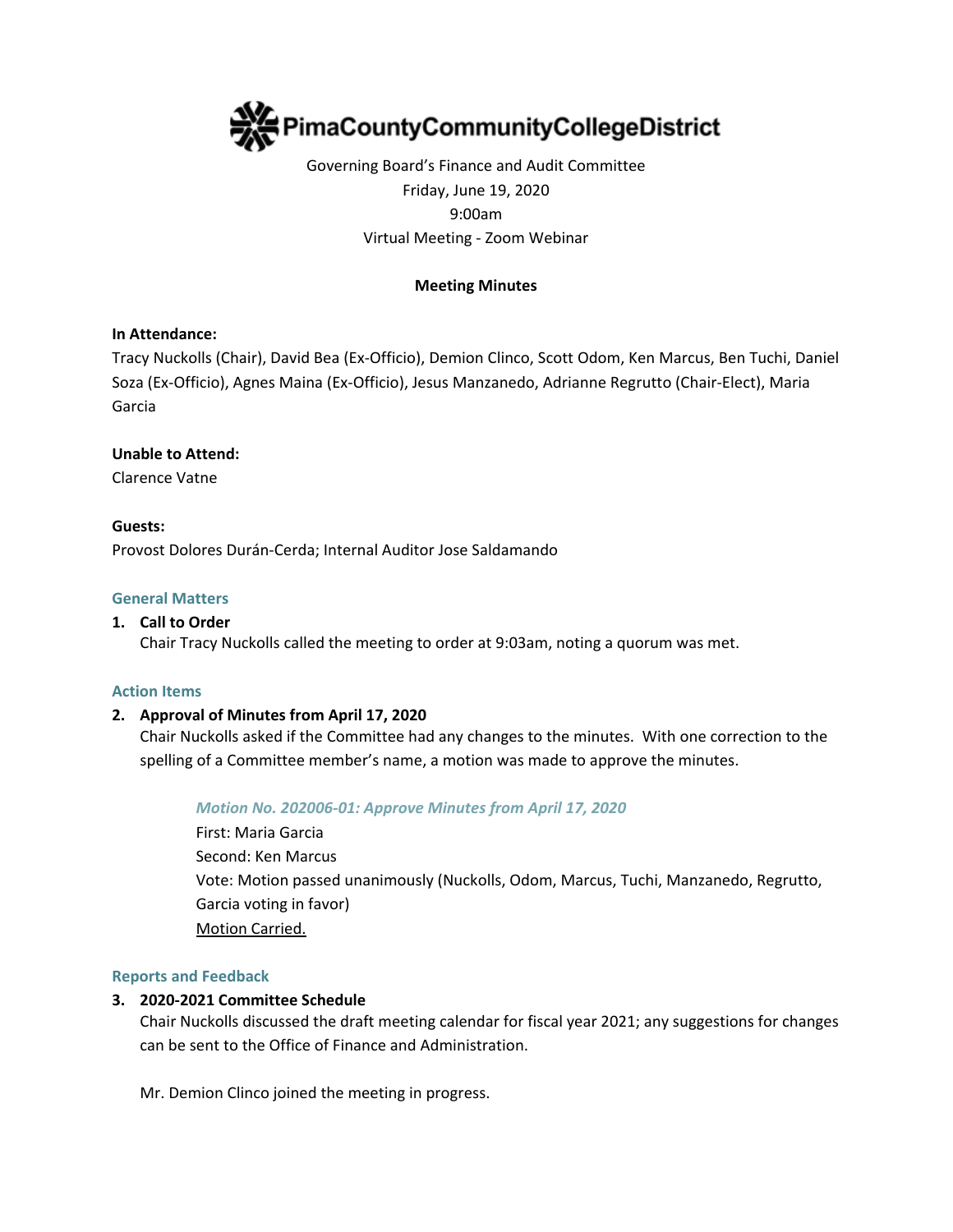## **4. Provost Update (Dolores Durán-Cerda)**

Chair Nuckolls introduced the Provost and Executive Vice Chancellor, Dr. Dolores Durán-Cerda, who began with an overview of the areas within her purview. She continued by outlining the major actions of the COVID-19 response on the academic operations of the College, describing the transition to online and virtual learning and the extraordinary work of faculty, adjunct faculty, and staff to continue to provide services and education to students.

The CARES Act provided \$10M to the College, half of which has already been distributed directly to students. Approximately half of the remainder will be used to purchase laptops, tablets, and wifi connections, which will form the foundation of a student technology-lending program in the Fall semester. The remainder will be used for additional student relief and/or other needs that arise.

In June, Career and Technical Education programs began a phased re-entry to the College to allow students to access the hands-on equipment and materials necessary for learning. Dr. Durán-Cerda described the protocols in place to ensure appropriate social distancing and adherence to the Centers for Disease Control and Prevention guidelines, including the provision of personal protective equipment to students, faculty, and staff.

The Fall semester will be largely virtual, online, and hybrid, with some in-person courses. Dr. Durán-Cerda shared data on the number of students, faculty, and staff typically on-site on a given day and how it translates to the ability to social distance. Chair Nuckolls inquired as to the faculty's reception to transitioning to online and virtual, and Dr. Durán-Cerda outlined the work of PimaOnline and the Teaching and Learning Center to support and develop faculty as they transition into an online or virtual environment. Enrollment is a concern for Fall, as there is great uncertainty in the community.

Dr. Durán-Cerda continued with a description of the program review and viability process, describing the steps, the data, and the decision-making associated. These decisions impact the use of physical space at the College, which is complicated by the current climate post-COVID-19. Mr. Clinco inquired about the connection to the community, as some of the programs are dependent upon in-person activities and events. Ms. Garcia asked about the transfer to the University of Arizona for students pursuing advanced degrees.

## **5. Internal Audit Update (Jose Saldamando, Jeff Silvyn)**

Mr. Jose Saldamando introduced himself and outlined the topics for discussion; Mr. Jeff Silvyn was not able to attend.

Mr. Saldamando began with the June Quarterly Report, describing the intention of each section. Chair Nuckolls inquired about the status of current and outstanding audit reports, and Mr. Saldamando described the progress and the items that have been closed since the April Quarterly Report. He has also compiled a database to document the audits from the last five years.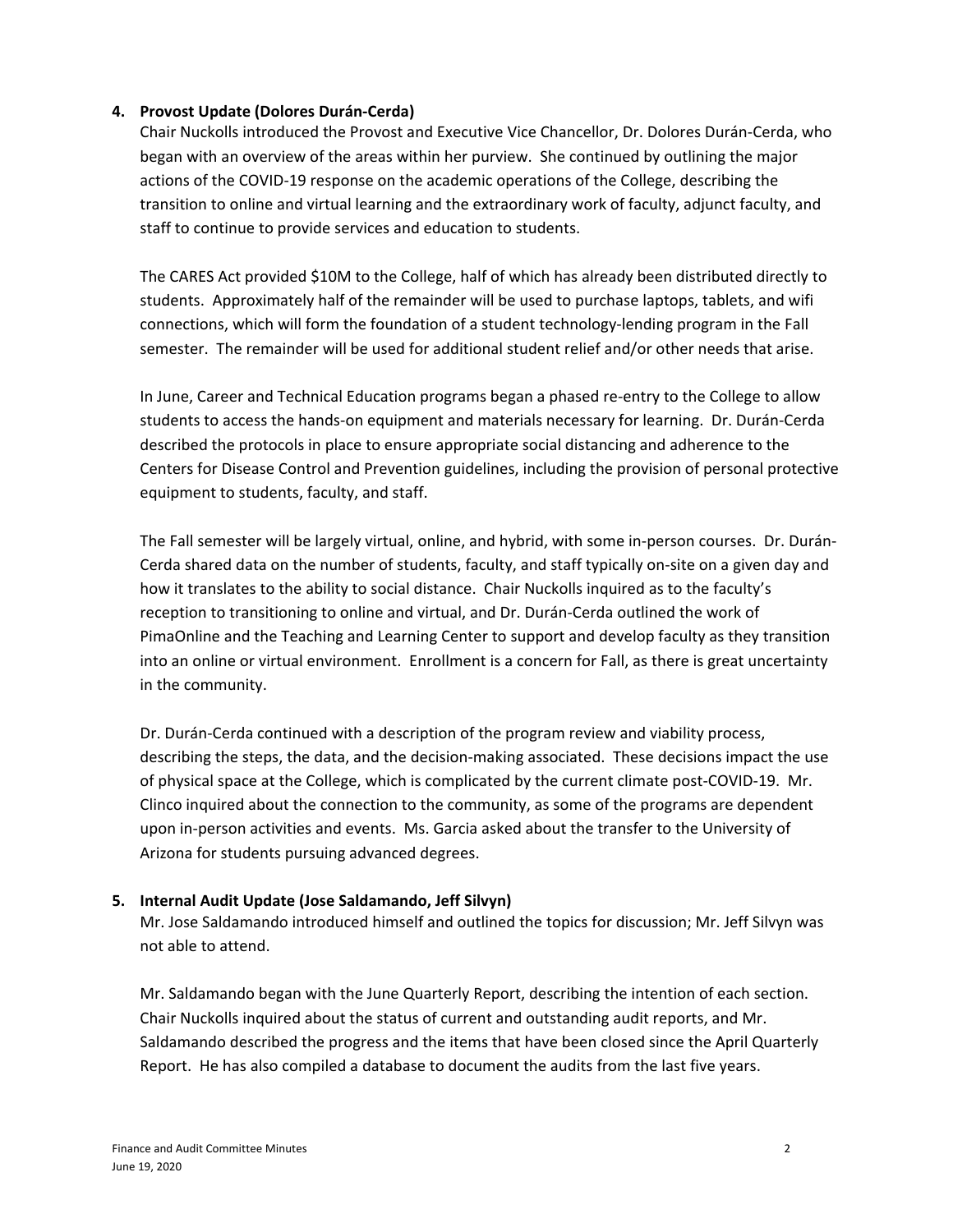Mr. Scott Odom inquired about the process Mr. Saldamando will use as he works with the various departments, as the report indicated there are some audits that have been outstanding for several years. Mr. Ben Tuchi asked if some of the audits that have been outstanding for more than four years are even relevant anymore, and Mr. Clinco noted that the timeliness in closing out audits has been a source of frustration to this Committee and wondered if the internal audit process should be evaluated to ensure it meets best practices and industry-standards. Compliance remains a challenge, although there have been great strides in some areas, and the Committee may choose to address the topic in a letter to the Chancellor.

Mr. Nuckolls noted that the Committee is pleased with the work completed by Mr. Saldamando since his hiring at the College, as the reports presented provide great detail; the Committee further understands that Mr. Saldamando is still reviewing and updating the progress of ongoing audits. The assessment of risk will come. Mr. Jesus Manzanedo stated that support of management is key. Chair Nuckolls inquired about the method by which Departments update their processes to be in compliance with changing regulations and laws; Dr. David Bea noted that this is the responsibility of the Department.

Mr. Saldamando moved on to the risk assessment and audit plan, and Mr. Manzanedo asked him to review his current allocation of time to administrative tasks as that is likely to change as new projects arise. Mr. Saldamando will be invited to the August 2020 meeting of this Committee to review the next Quarterly Report.

## **6. Enterprise Risk Management (David Bea, Jeff Silvyn)**

A new job classification was approved by the Governing Board at their May 2020 meeting, and the position will report to the CFO. There will be an emphasis on a traditional risk management approach, as the College currently relies on contracted brokers and Mr. Daniel Soza for these tasks. The College will also be recruiting two positions, one for compliance and one for project management. Mr. Nuckolls cautioned against using arbitrary job credentials, as rigid hiring practices may exclude candidates from the pool. Dr. Bea noted that the position was designed with the expertise of a consultant for the Arizona School Risk Retention Trust, and he may call upon a member of this Committee to serve on the hiring committee.

# **7. CFO Update (David Bea)**

Dr. Bea started with an update on the revenue bonds, as construction at the Downtown Campus is continuing. He shared a time-lapse video of the automotive center project.

The Governing Board adopted the FY21 budget and set property tax rates and levies at their June Special Meeting. The College decided to forgo a property tax increase, remaining levy neutral for FY21. The budget has capacity should enrollment increase, and plans are also in place should the College need to reduce expenses. The College anticipates reduced revenues in auxiliary services, investment returns, and Prop 301, which is funded through sales taxes. The College is continuing to